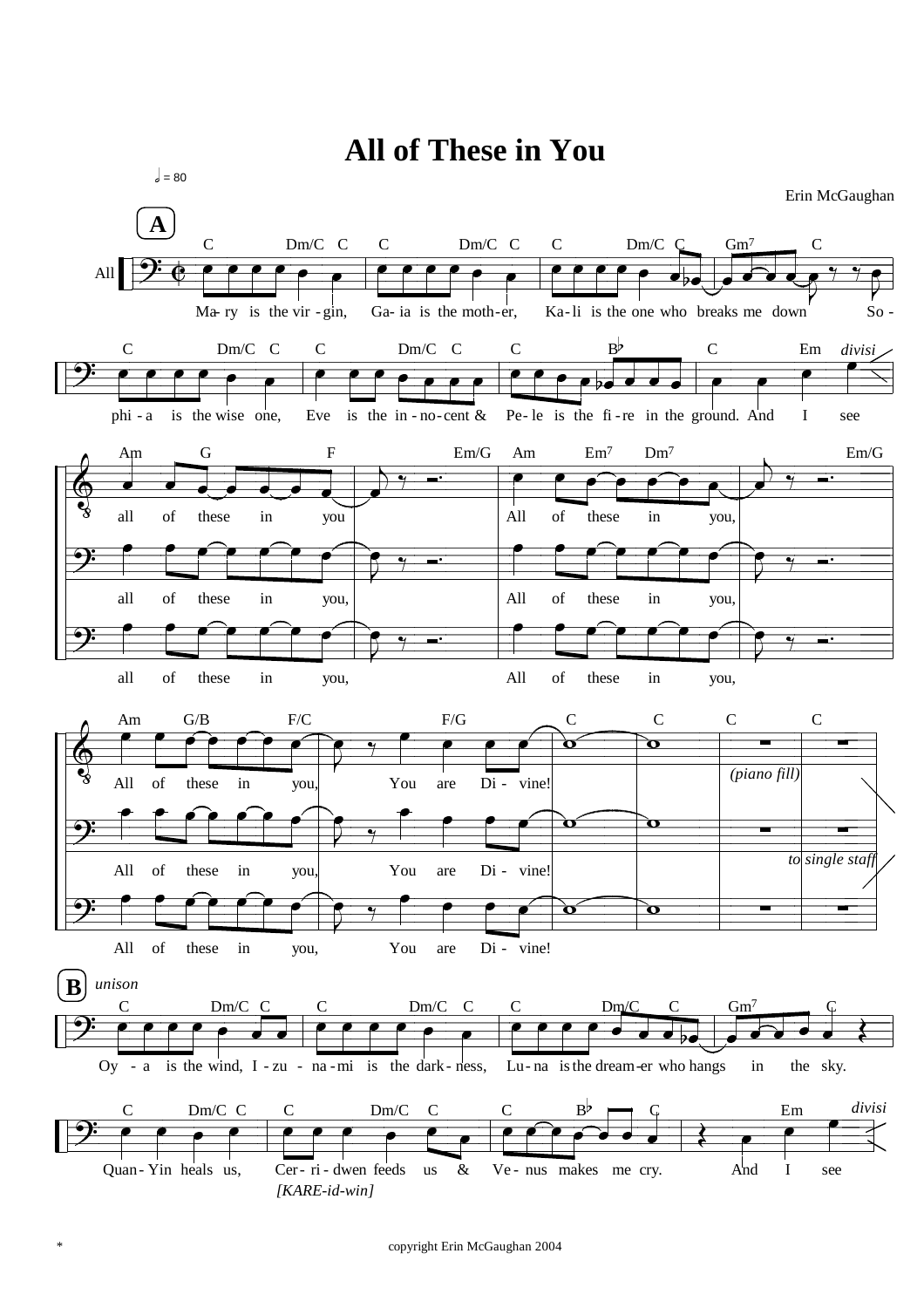All of These in You 2

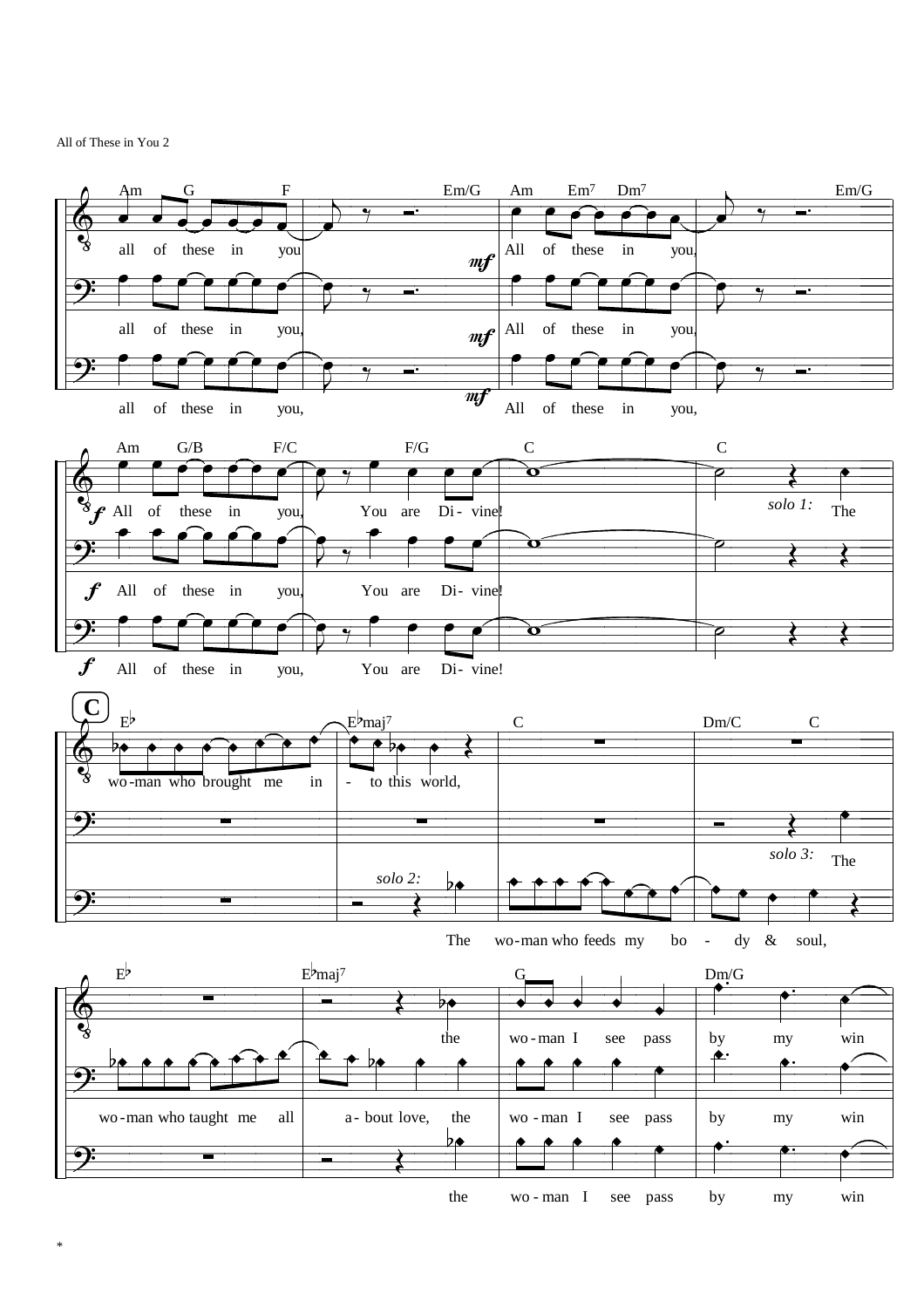





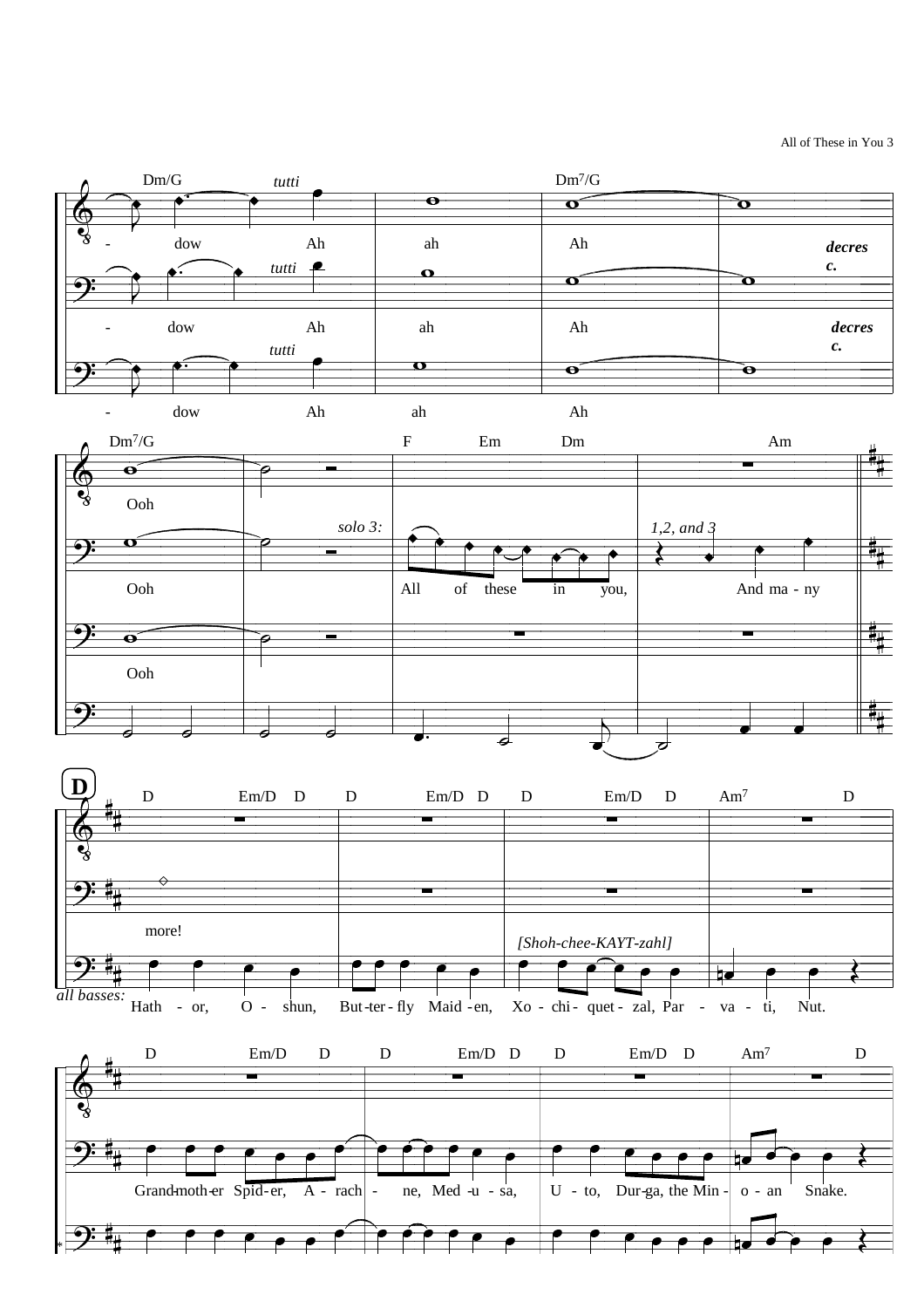All of These in You 4

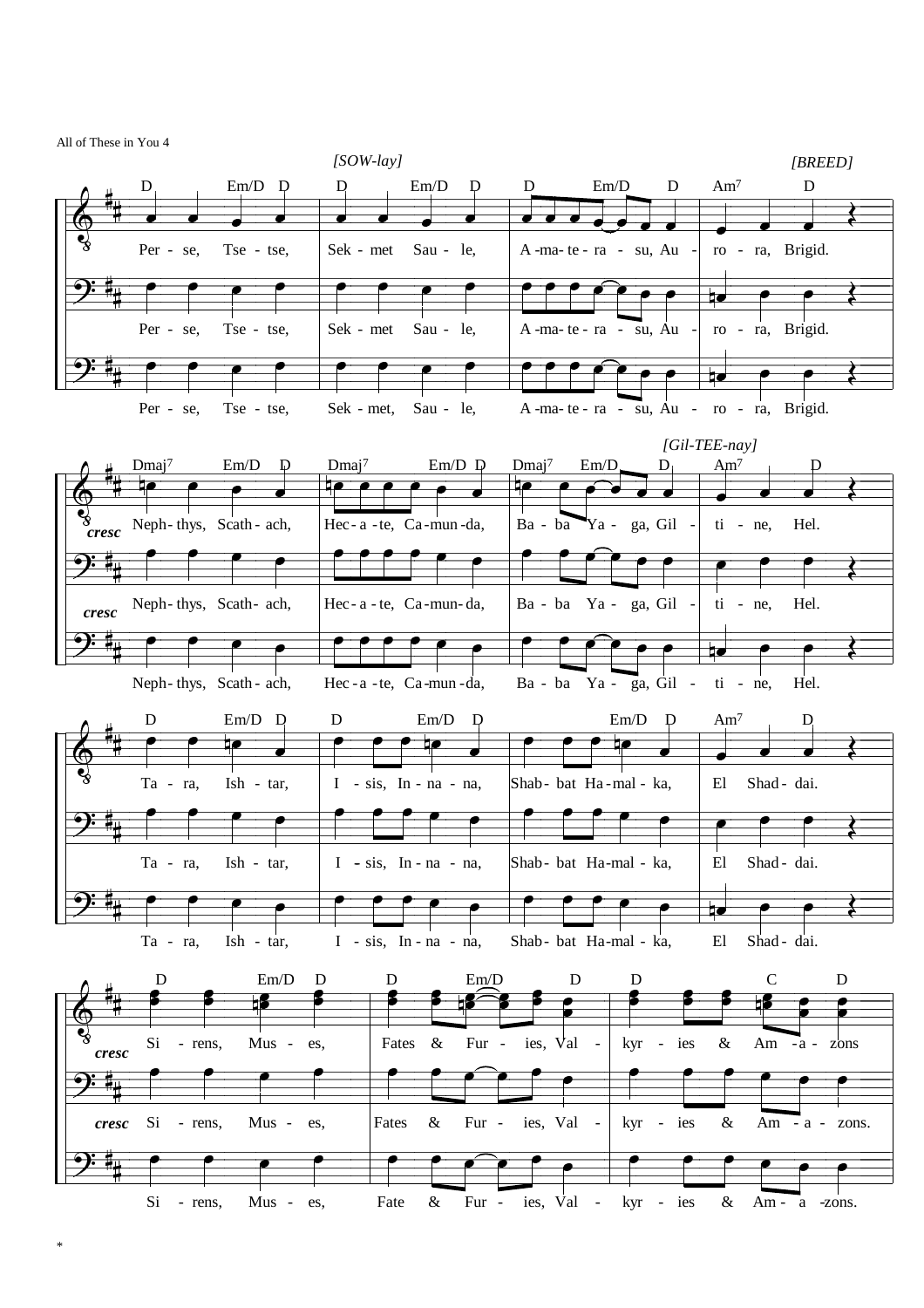







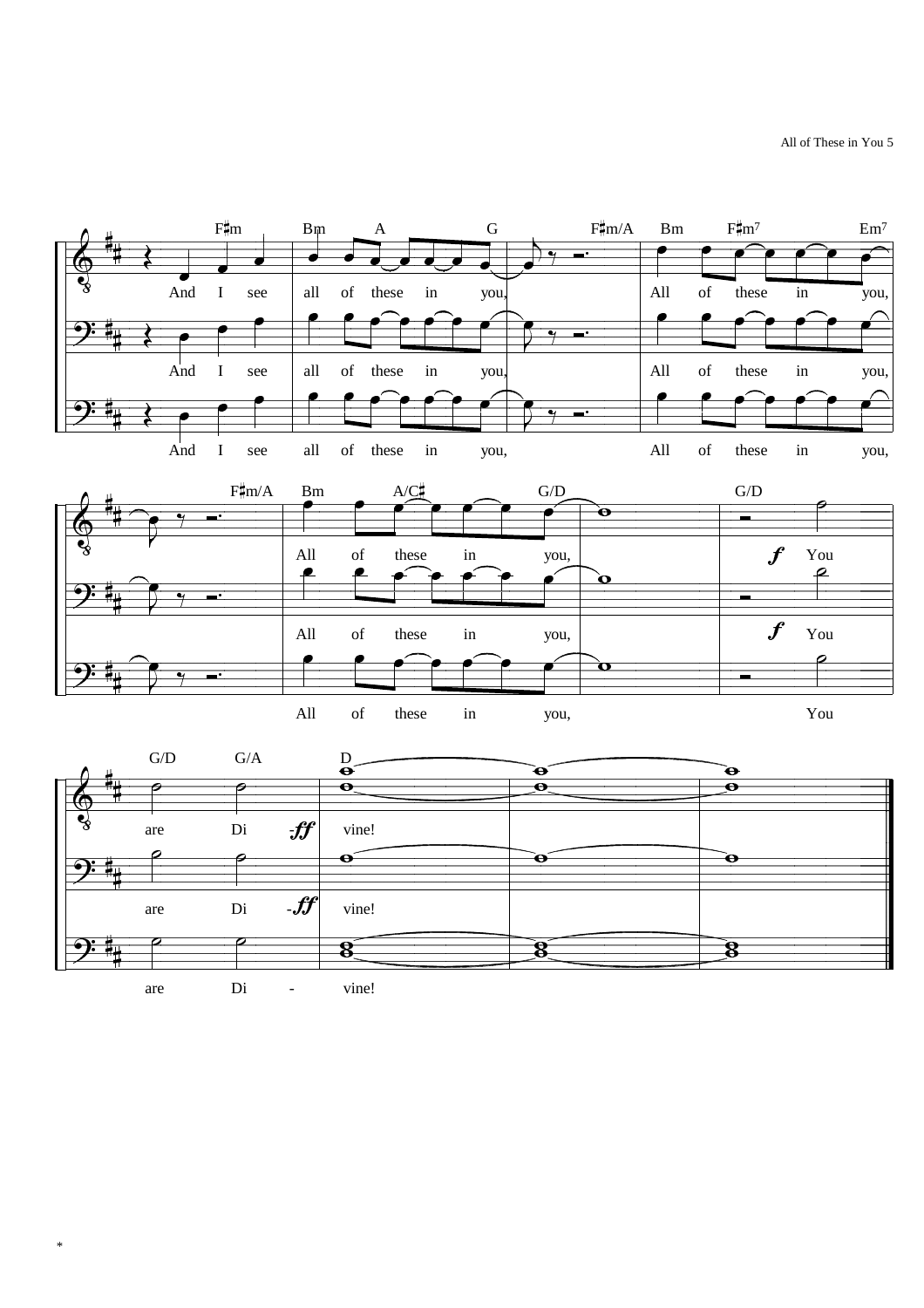## All Of These In You

By Erin McGaughan, copyright 2004

Mary is the virgin, Gaia is the mother, Kali is the one who breaks me down Sophia is the wise one, Eve is the innocent, and Pele is the fire in the ground

And I see all of these in you  $(x3)$  you are divine!

Oya is the wind, Izunami is the darkness, Luna is the dreamer who hangs in the sky Quan Yin heals us, Cerridwen feeds us, and Venus makes me cry

And I see all of these in you (x3) you are divine!

The woman who brought me into this world The woman who feeds my body and soul The woman who taught me all about love The woman who passes by my window.

Ahhh, ooh.

All of these in you and many more...

Hathor, Oshun, Butterfly Maiden, Xochiquetzal, Parvati, Nut

Grandmother Spider, Arachne, Medusa, Uto, Durga, The Minoan Snake

Perse, Tsetse, Saule, Sekmet, Amaterasu, Aurora, Brigid

Nephthys, Scathach, Hecate, Camunda, Baba Yaga, Giltine, Hel

Tara, Ishtar, Isis, Innana, Shabbat Hamalka, El Shaddai

Sirens, Muses, Fates and Furies, Valkyries and Amazons

And I see all of these in you (x3) you are divine!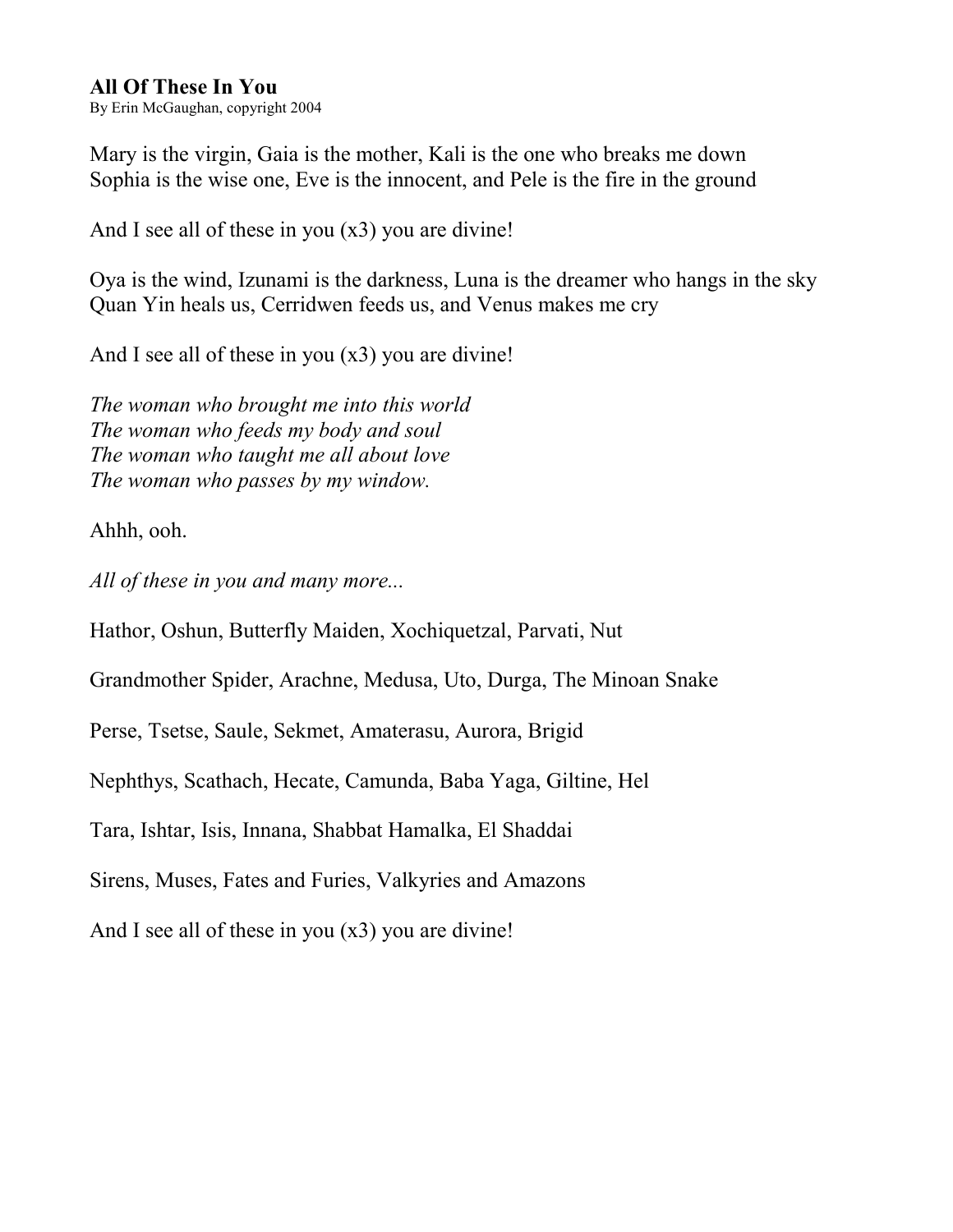## Index

- Amaterasu Pronounced AH-mah-teh-RAH-tsoo. The greatest Japanese god, the sun goddess, ruler of the Plain of Heaven, born from the left eye of the primeval being Izanagi. Her brother Susanoh made her so angry that she hid behind a rock until lulled out by a party.
- Amazons Race of warrior women from Greek legend. Three of the most known myths include the account Diodorus gives of the Amazons in Atlantis, the twelve labors of Hercules, and Theseus and Panthesilia.
- Arachne In Greek myth, Athena changed this girl into a spider as punishment for her boasting. Patroness of Weaving, Fate, Storytellers, and spiders.
- Aurora Roman goddess of the dawn.
- Baba Yaga Crone/witch figure from Russian, Hungarian and Slavic folklore. Associated with death and autumn, said to live in the forest in a hut that stood on chicken's legs, and which was surrounded by human bones.
- Brigid pronounced BREED. Celtic and goddess of fire, healing, fertility, wisdom, poetry and sacred wells, and also associated with prophecy and divination; patroness of smiths.
- Butterfly Maiden Native American spirit woman, associated with transformation
- Camunda Hindu and Buddhist goddess, a crone or warrior form of Durga, pictured with a necklace of skulls, red eyes and clubs or other weapons.
- Cerridwen Pronounced KARE-id-win. Celtic corn goddess of harvest, mountains, fertility and inspiration.
- Durga the invincible one, fierce form of Hindu mother goddess, depicted with many arms wielding weapons, associated with retribution, justice, vengeance
- El Shaddai feminine form of the Semitic God Almighty
- Eve Biblical first woman
- Fates Three weaving sisters of Greek myth, Clotho, Lachesis, and Atropos ,spinning a cloth or web to determine the fate of humans. Clotho actually spun the threads of a life, while Atropos cut the thread without warning
- Furies aka Erinyes, later Eumenides. In Greek and Roman myth, Sisters Megaera [jealous], Tisiphone [blood avenger], and Alecto [unceasing in pursuit], depicted as winged women with serpent hair who punish familial crimes, especially matricide.
- Gaia ancient Greek Mother Earth, figure, depicted as a buxom, matronly woman, shown half risen from the earth, unable to completely separate herself from her element.
- Giltine Pronounced Gill-TEE-nay. Lithuanian Goddess of death, name taken from gelti, which means to string, or to harm). When someone is sick, she will dress in white, approach the house where the sick person lies, and then strangle/suffocate him/her to death.
- Grandmother Spider Of Native American, specifically Choktaw folklore. Through her wisdom, skill, and small stature, she stole fire from the eastern peoples and gave it to humans, as well as spinning, weaving, and pottery making.
- Hathor Egyptian Goddess of beauty, love, the heavens, death, dance, drunkenness, and patroness of fecundity, infants and music. She is often depicted as a woman with a Cow's head, wearing the head-dress of two plumes and a solar disc decorated with stars symbolizing her role as a Sky Goddess.
- Hecate, Pronounced HECK-a-tee. Greek Titan triple goddess (maid, mother crone) later depicted usually as crone; goddess of the crossroads, transitions, death, patroness of children and elderly, the infirm, ghosts and witches.
- Hel Norse goddess of the underworld for anyone not dying in battle, depicted as half black/half white, or half alive/half skeleton.
- Inanna early Sumerian goddess of both love and war, fertility and virginity
- Ishtar Babylonian equivalent to Inanna